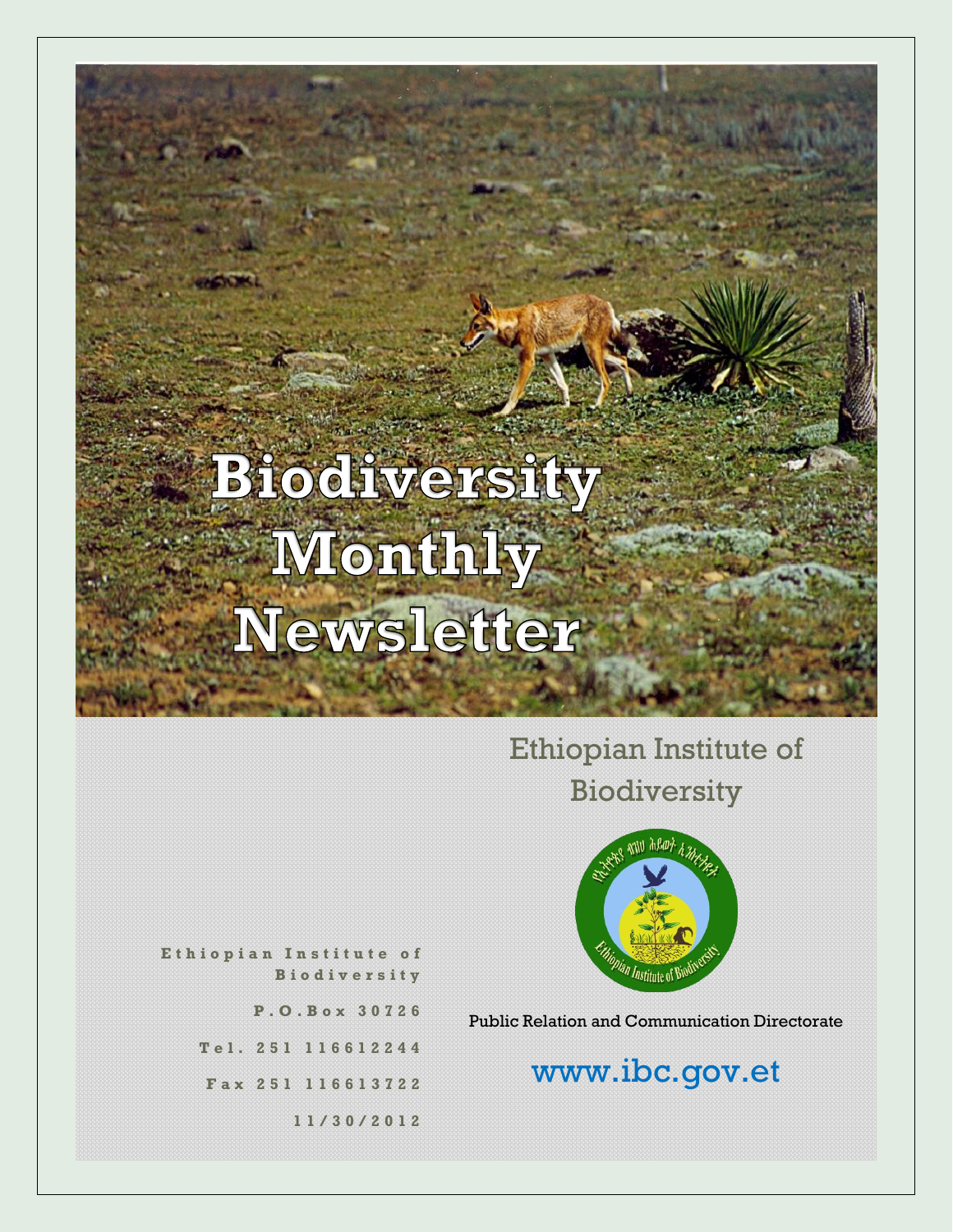**Guidelines for Reintroductions Now Available**

**26 November 2012:** The International Union for Conservation of Nature's Species Survival Commission (IUCN SSC) Reintroduction Specialist Group has published its revised Guidelines for re-introductions and other Conservation translocations.

Conservation translocations are defined as the deliberate movement of organisms from one site for release in another. They are aimed at bringing conservation benefits at the level of a population, species or ecosystem. They consist of reinforcement and reintroduction within a species' indigenous range, and conservation introductions. They can be an effective tool but require rigorous justification, the Group notes. Since translocations pose many risks for other species, the ecosystem and humans, proposed translocations should be preceded by a comprehensive risk assessment. Where risk is high, the report finds, a translocation should not proceed.

Translocations of organisms outside of their indigenous range are considered to be especially high risk, given the examples of those species becoming invasive. Social, economic and political factors also should be considerations in decisions about translocations.

According to the publication, the design and implementation of conservation translocations should follow specific guidelines, be fully documented, and their outcomes made available to inform future conservation planning. Finally, translocated species will need to comply with international requirements, as for example the movement of species on Appendix I, II or III of the Convention on International Trade in Endangered Species of Wild Fauna and Flora (CITES) must comply with CITES requirements. Source: **biodiversity-l.iisd.org**

**Last 500 Ethiopian Wolves Endangered by Lack of Genetic Diversity**

**November 13th, 2012** The last wolves in Africa face a difficult road if they are going to survive. Just 500 Ethiopian wolves (Canis simensis) remain in the mountains of the country for which they are named. The animals now live in six fragmented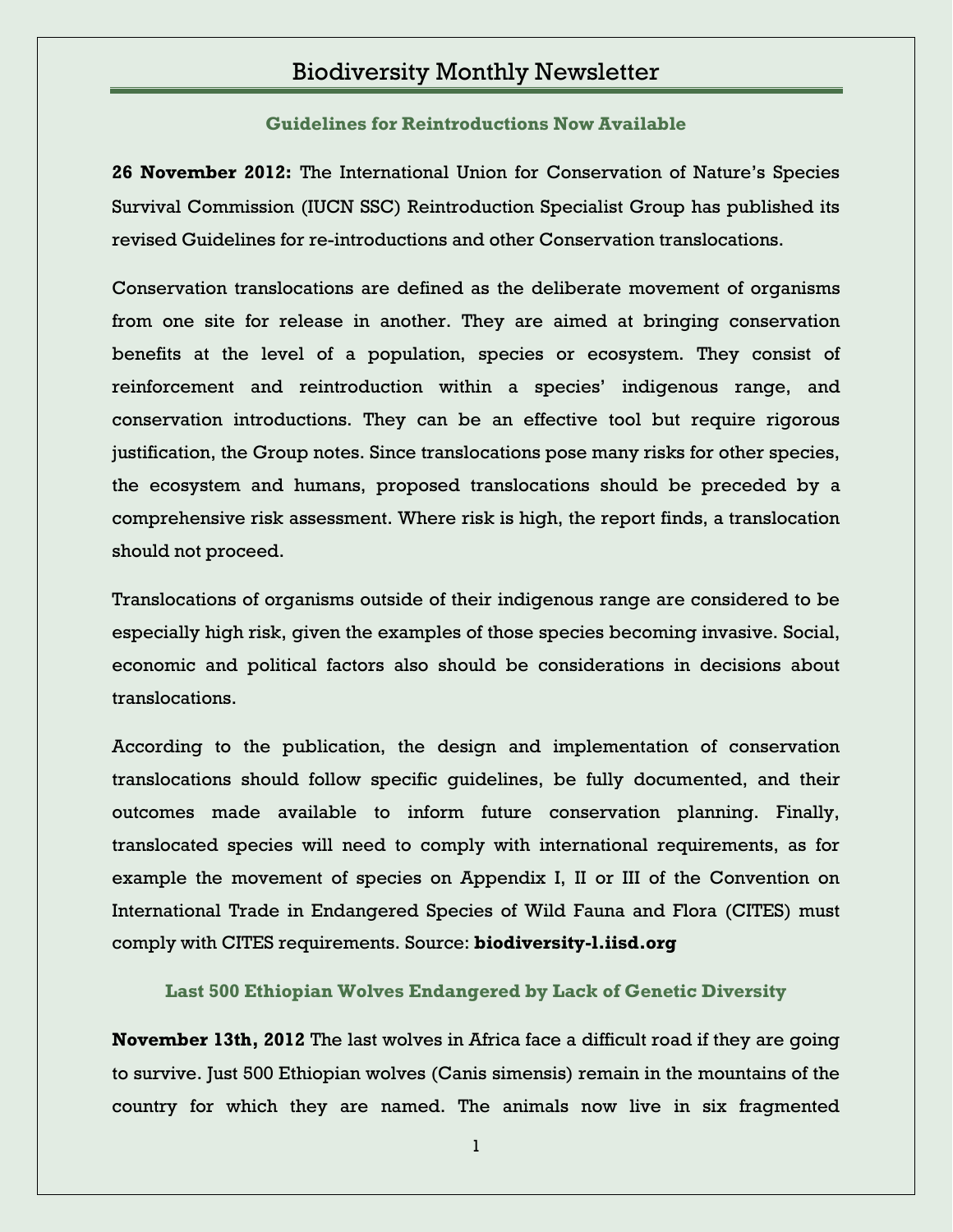populations located hundreds of kilometers apart from one another; three of these populations have fewer than 25 wolves each. According to a study published last month in Animal Conservation, the Ethiopian wolf now suffers from low genetic diversity and a weak flow of genes between packs. As we have seen with other rare species such as Florida panthers, Tasmanian devils and great Indian bustards, low genetic diversity can result in inbreeding, impaired birth rates and the inability to adapt to diseases or other ecological threats. The danger for Ethiopian wolves is not theoretical-rabies outbreaks in 1991–92 and 2003 each killed several hundred wolves.

The 12-year study, conducted by researchers from the Zoological Society of London and other organizations, examined the genetics of 72 wild Ethiopian wolves from seven different populations. One of those populations, at Mount Choke, died out over the course of the study. The researchers found very little gene flow between the populations and conclude that restoring this flow—possibly by relocating some males or restoring migration corridors—could help increase the number of wolves while reducing the likelihood of inbreeding.

The animals aren't likely to travel between populations on their own. Ethiopian wolves, which arrived in the region 100,000 years ago during glacial times, have adapted to grassy, mountainous ecosystems 3,000 meters above sea level, where they prey almost exclusively on high-altitude rodents such as the big-headed mole rat (*Tachyoryctes macrocephalus*). Meanwhile, Ethiopia's human population continues to expand, from 48 million in 1990 to 84.7 million in 2011, making travel between wolf packs even more dangerous and unlikely.

Travel barriers and fragmentation aren't the only threats the wolves face. The animals are legally protected in Ethiopia but according to the Ethiopian Wolf Conservation Programme they still face persecution by farmers afraid of potential livestock predation. Overgrazing by cattle has also damaged existing habitats and reduced the rodent populations that the wolves depend on for food. Even domestic dogs pose a danger—they have been blamed for the rabies outbreaks and have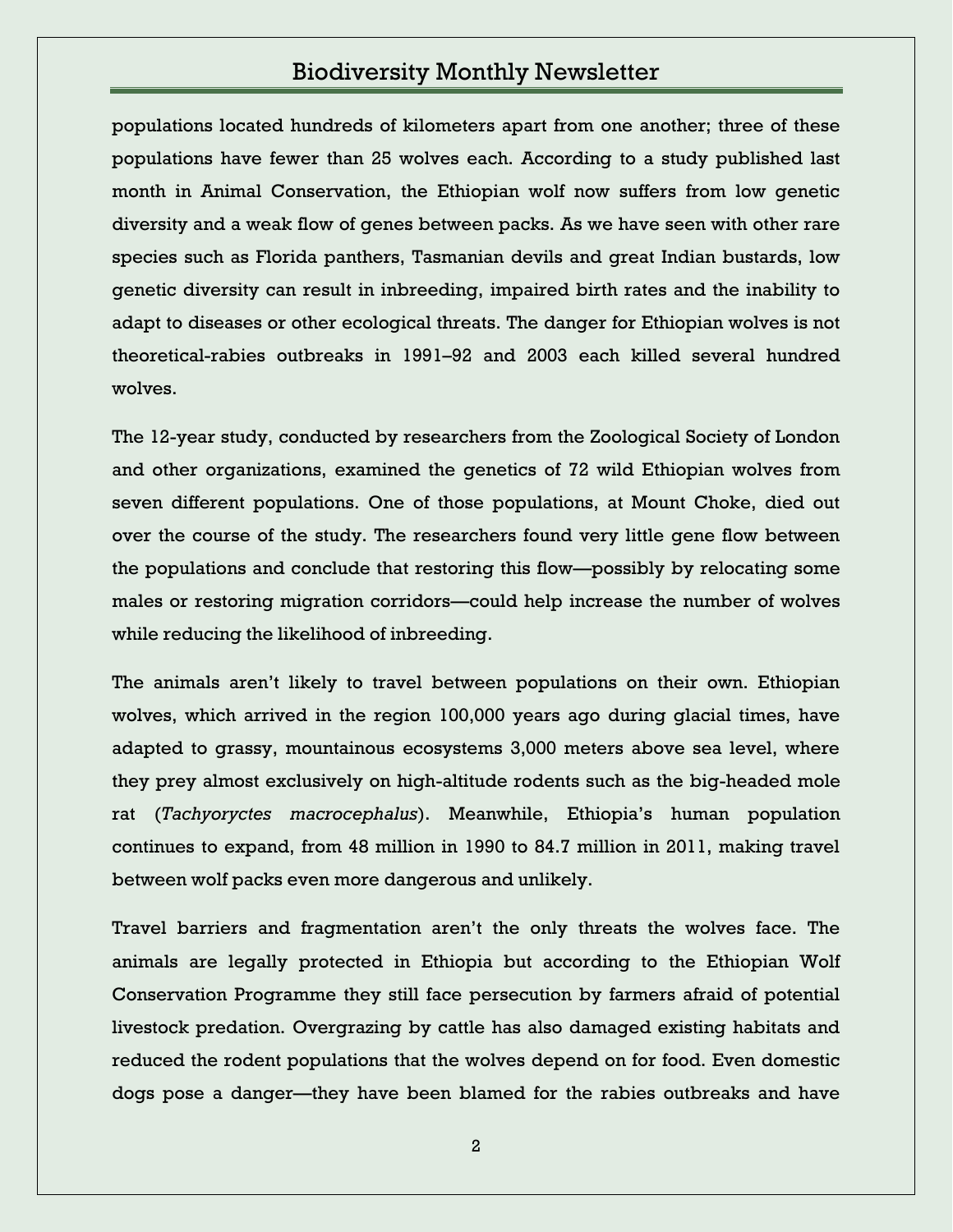even, on occasion, bred with the wolves. Although widespread hybridization has not yet been observed, this poses yet another threat to the gene pool for the already endangered animals. Source: **ScientificAmerican.com**

**MoU signed to restore degraded Lakes near Bishoftu**

**November 13th, 2012** November 13,2012 Institute of Biodiversity Conservation (IBC) signed a memorandum of understanding with ADA Woreda Land and Environmental Protection Bureau (AWLEPB) to collaborate on rehabilitation and environmental protection to be held on Lake Arengwade (Green Lake) and Lake Kilole, for their common benefit.

These two lakes have a potential in biological diversity. Though their salty PH level is suitable for existence of microbes, their value is declining through time due to unsustainable utilization of the lakes' resources and their surroundings.

Signing this MOU helps to develop and expand a framework of cooperation between IBC and AWLEPB to develop mutually beneficial conservation and sustainable utilization activities of various identified plants, animals and microbes through the rehabilitation and closure of the area.

They agreed to collaborate in the protection and rehabilitation of the Arengwade and Kilole Lake with their surrounding for sustainable use. Activities of mutual interest may include field research and outreach programs and projects related to biodiversity conservation.

The agreement stated that IBC Provides technical assistance for rehabilitation of the forest surrounding the lake and pursues joint research collaborations in all areas of Natural Resources and Environmental Sciences including but not limited to biodiversity of the lake and its surrounding.

On the other hand AWLEPB Contributes to the conservation of biological resources and Lake Ecosystem and coordinate the community and human resource in planting

3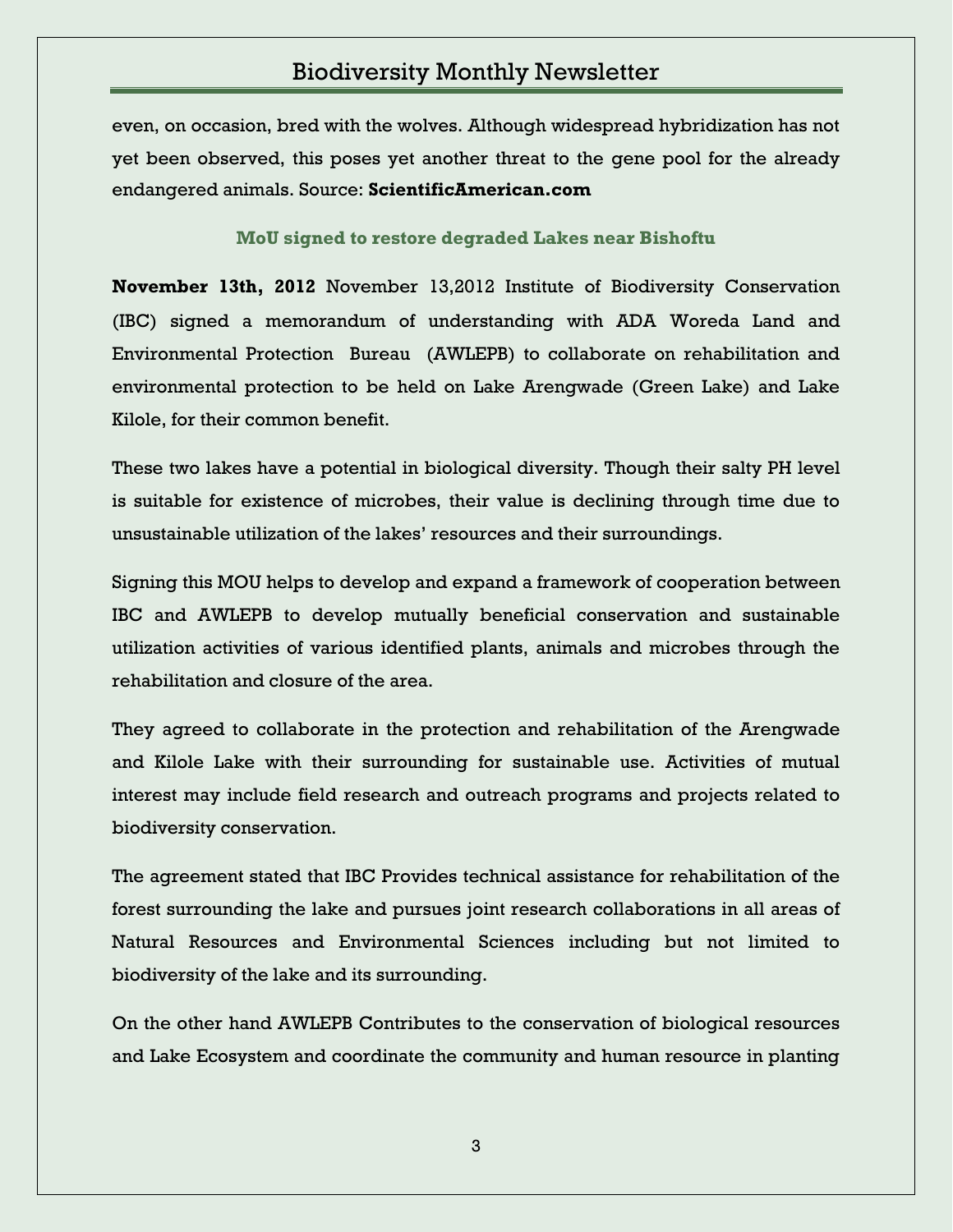indigenous trees and collaborate with local communities to work towards ensuring sustainability of the conservation and rehabilitation initiatives.

Ato Dechasa Aboye, Manager of ADA Woreda Land and Environmental Protection Bureau, said "signing of this MOU helps to prevent biological diversity loss in these two lakes and conduct researches on problems and their solution to rehabilitate its potential".

Dr. Gemedo Dalle, Director General of Institute of Biodiversity Conservation, stated that "such cooperative work plays key roll to make use of the rich biological diversity of ADA Woreda for development of Ethiopia. We'll collaboratively work with ADA Woreda to conserve these lakes and their ecosystem for the benefit of the society and the country at large". **IBC** 

**Protected areas in East Africa may not be conserving iconic plants**

**November 7, 2012** A new study led by researchers from the University of York suggests protected areas in East Africa are not conserving plants such as the iconic Acacia tree. Acacia, the thorny flat-topped tree that characterizes the African savannas, is an important component of ecosystem diversity. However, the researchers found that the majority of Acacia biodiversity 'hotspots' receive little protection through the protected area network, which includes national parks, nature and forest reserves. The situation, they say, may be exacerbated by climate change.

The result of the study, which was led by researchers from the Environment Department's Institute for Tropical Ecosystem Dynamics (KITE) and Centre for the Integration of Research Conservation and Learning (CIRCLE), and involved the Missouri Botanical Garden (St Louis, USA) and the East African Herbarium (Nairobi, Kenya), are published in the journal Plant Ecology and Evolution.

The researchers found that two thirds of Acacia diversity hotspots had less than 10 per cent coverage by protected areas. They also conclude that due to climate change, high-elevation, moisture-dependent species of Acacia may contract their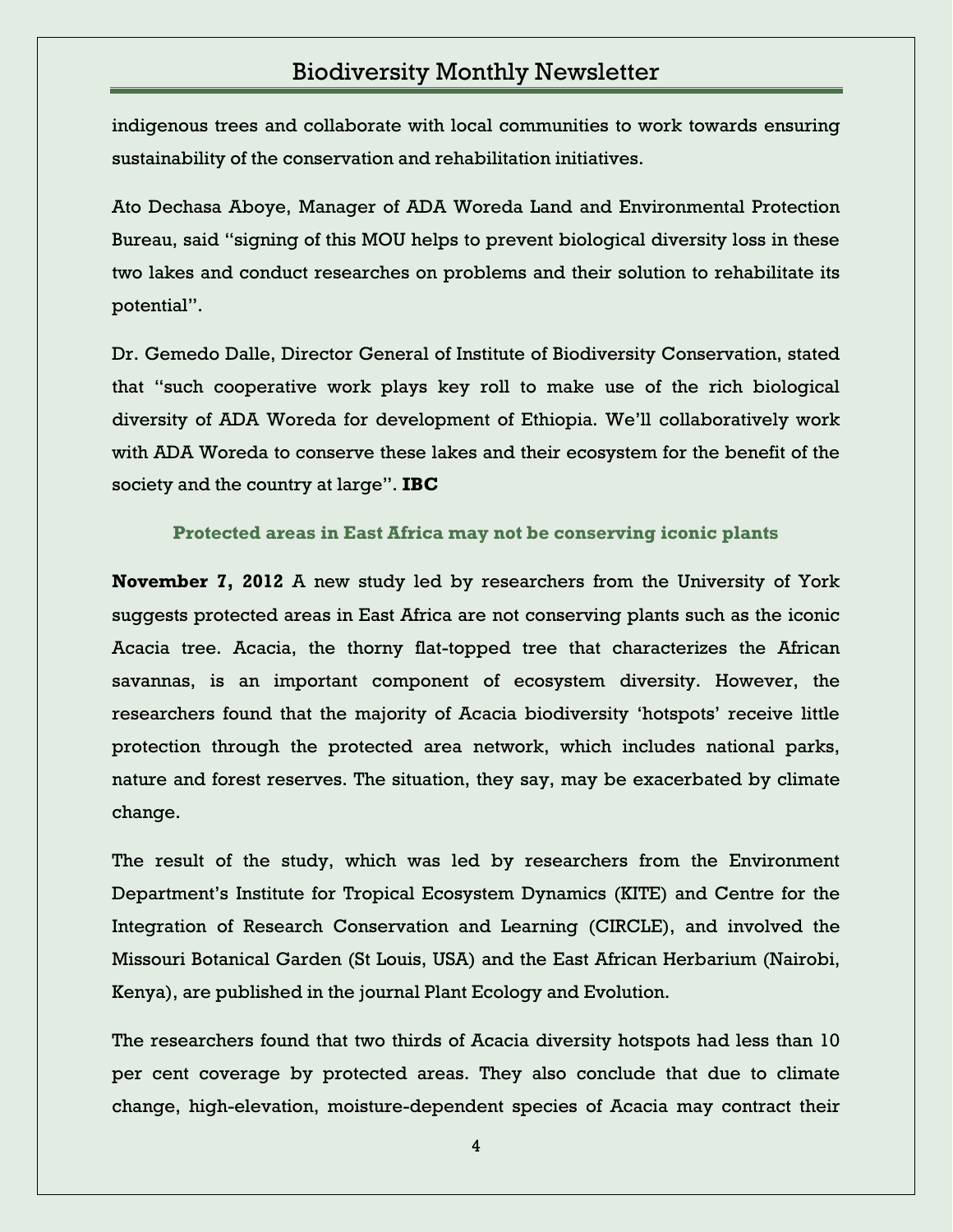ranges towards mountain peaks, where protected areas are dominated by forest reserves. These areas provide only a low level of protection compared to national parks and nature reserves.

Dr Andy Marshall, from the University's Environment Department and Director of Conservation Science at Flamingo Land Theme Park and Zoo, said: "The Acacia is one of Africa's most iconic groups of trees, but our data suggest protected areas such as national parks do not really conserve them. This is most likely because most protected areas were originally established to protect big game rather than to protect biodiversity and plants."

Principal Investigator Dr Rob Marchant, also from York's Environment Department, said: "Plants have long been over-looked in the design of protected area systems despite their role as the foundation of all terrestrial ecosystems, harnessing the Sun's energy and providing nutrients for the entire food chain.

―As conservation continues to develop a ‗biodiversity for livelihoods' mandate, information on plant distributions and the ways in which ecosystems will respond to future climatic and economic developments is crucial."

Acacia includes a number of species that dominate extensive areas of East African woodland, wooded grassland and bushland. It occurs across a wide range of ecosystems, from arid deserts to mountain forests, and ranges from small shrubs to large trees.

The researchers used distribution modeling to predict the present day distribution of Acacia in East Africa and to establish how well members of the species are conserved under the current protected network. They also used regional climate forecasts to estimate the potential impact of climate change on two Acacia species of differing ecology, with one mountain species' range shrinking away from the highest designation of protected areas.

Dr Marshall said: "The question for managers is how best to deal with the potential mismatch between biodiversity and the current protected area network, both now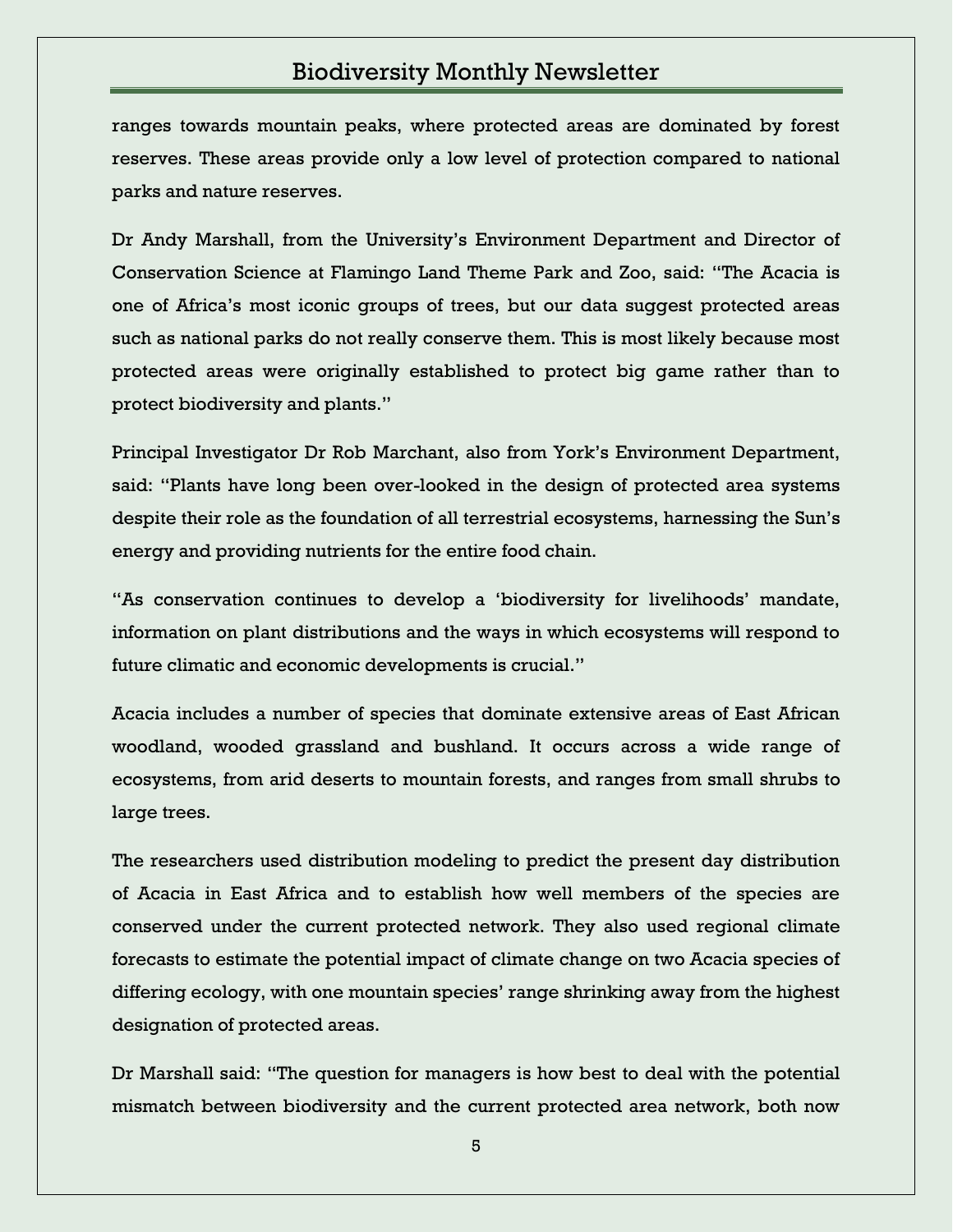and in the future. The strongest and most effective means of biodiversity conservation has consistently been in the establishment of protected areas.

#### **Project on World Wide Views on Biodiversity Presents Final Report**

**November 8th, 2012** World Wide Views on Biodiversity, a global project aiming to raise awareness of biodiversity values, published its Results Report and presented it at the 11th meeting of the Conference of the Parties (COP 11) to the Convention on Biological Diversity (CBD). The project addressed Aichi Target 1 of the Strategic Plan for Biodiversity 2011-2020, which states that "By 2020, at the latest, people are aware of the values of biodiversity and the steps they can take to conserve and use it sustainably."

The project, supported by the CBD Secretariat, aimed to help close a widening democratic gap between citizens and policy-makers, as policy-making grows more global in scale. It gathered citizen views on international biodiversity policy issues – involving 3,000 citizens in 25 countries spanning five continents - and disseminated them to policy-makers involved in CBD deliberations.

The results of the global consultations showed strong public support for taking further political action to stop biodiversity decline. The results also highlight, among other issues, that: incentives and subsidies leading to overfishing should be phased out; protection of coral reefs is a shared responsibility; more protected areas should be established in the high seas; all countries should pay for protecting biodiversity in developing countries; and benefit-sharing should apply to genetic resources already collected.

#### **A report on "Teff access and benefit sharing agreement" published**

**November 12th, 2012.** The amazing story of the Teff Agreement has been uncovered and meticulously documented in a recent FNI report by FNI researchers Regine Andersen and Tone Winge. Teff is a food grain endemic to the Ethiopian highlands, where it has been cultivated for several thousand years. Rich in